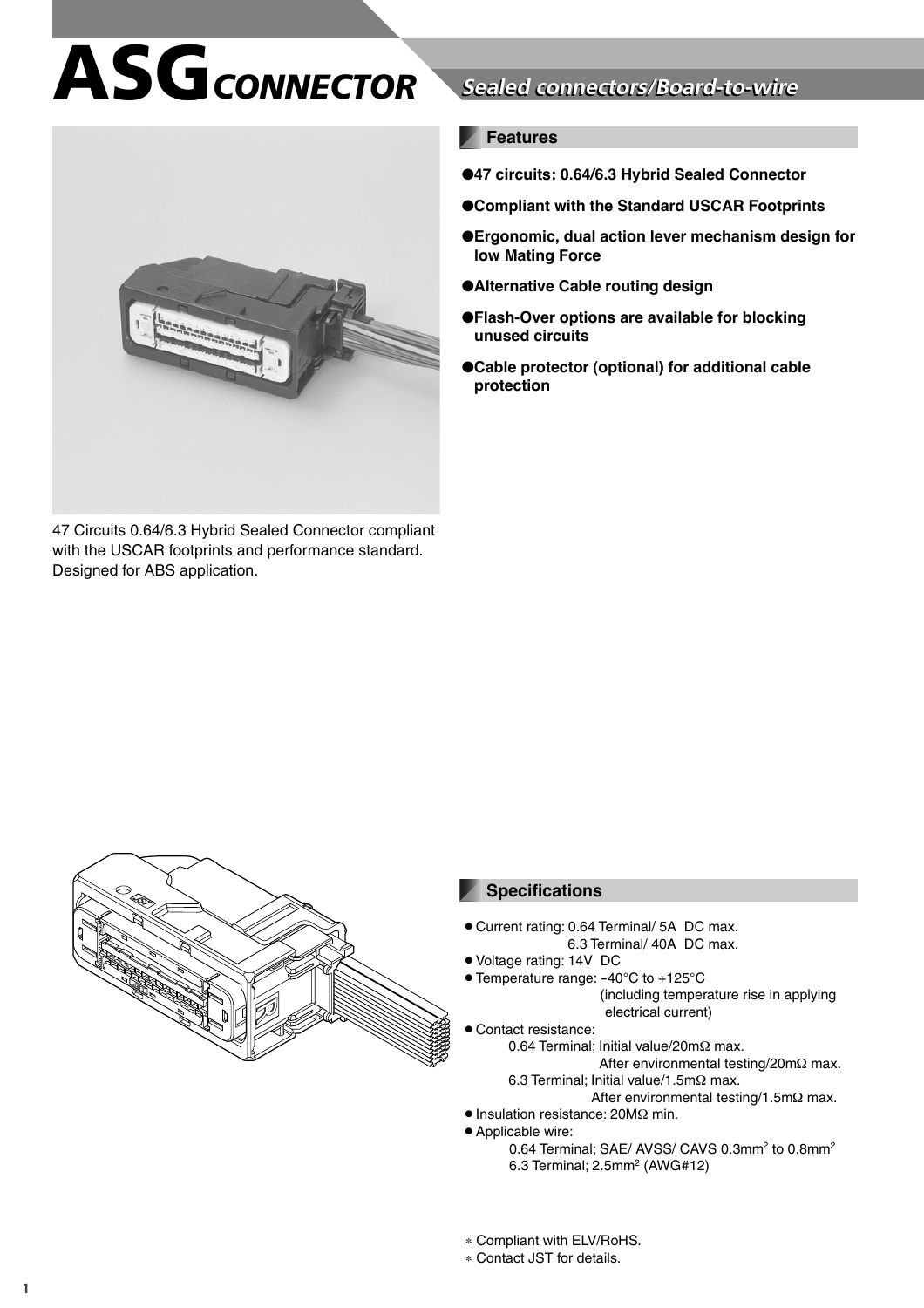

|                                                               | Applicable wire range           |                         |           |  |
|---------------------------------------------------------------|---------------------------------|-------------------------|-----------|--|
| Model No                                                      | Conductor<br>(mm <sup>2</sup> ) | Insulation O.D.<br>(mm) | Q'ty/reel |  |
| ①SAITS-A03T-M064                                              | $0.3 \text{ to } 0.5$           | $\leq 1.9$              | 3,500     |  |
| (1)SAITS-A02T-M064                                            | $0.75$ to $0.8$                 | $\leq 1.9$              | 3,500     |  |
| 2 GT630 or equivalent Terminal (Customer specified terminal.) |                                 |                         |           |  |
|                                                               |                                 |                         |           |  |
| <b>Material and Finish</b>                                    |                                 |                         |           |  |
| (1) Copper alloy, tin-plated (reflow treatment)               |                                 |                         |           |  |
| 2) Copper alloy (refer to Delphi for detail)                  |                                 |                         |           |  |
|                                                               |                                 |                         |           |  |

#### **Female connector**



|                                        | <b>Circuits</b> | Model No.              | $Q'$ ty/box |  |
|----------------------------------------|-----------------|------------------------|-------------|--|
| 6.3                                    | 0.64            |                        |             |  |
| 3                                      | 22              | <b>ASGPB-2547L2A-K</b> | 70          |  |
|                                        |                 | ASGPB-1547R2A-K        | 70          |  |
|                                        | 11              | <b>ASGPB-1547L2A-K</b> | 70          |  |
| 4                                      | 43              | ASGPB-47R1A-K          | 70          |  |
|                                        |                 | ASGPB-47L1A-K          | 70          |  |
|                                        |                 |                        |             |  |
|                                        |                 | Material               |             |  |
| Housing: Glass-filled PBT, black       |                 |                        |             |  |
| Lever: Glass-filled PBT, black         |                 |                        |             |  |
| Slide: Glass-filled PA, black          |                 |                        |             |  |
| Ring seal: Silicone, green             |                 |                        |             |  |
| TPA: Glass-filled PBT, natural (white) |                 |                        |             |  |